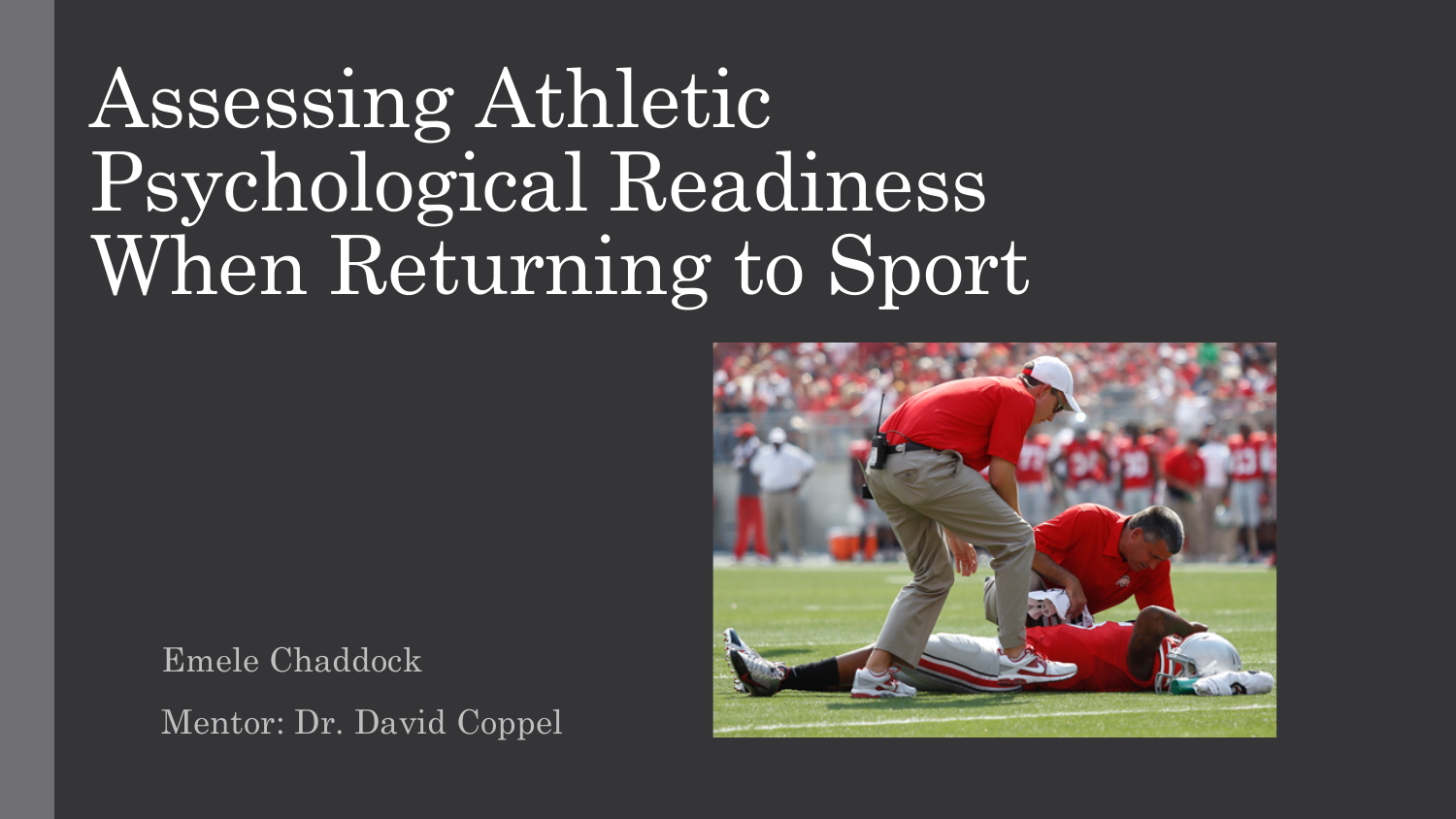# Background

- A lot of research on psychological factors on injury & recovery, not a lot on psychological readiness
- Psychological measures / testing for readiness to returning to sports after major injury
- Tackling a different concept: 'unreadiness'
- What would we want to know that would stop us from letting someone return
- Link between the psychological factors and their importance when returning to sports
- Developed a structured interview and then a scale based Questionnaire
- Questionnaire developed around 'red flags'
	- Qualities that predict negative return to play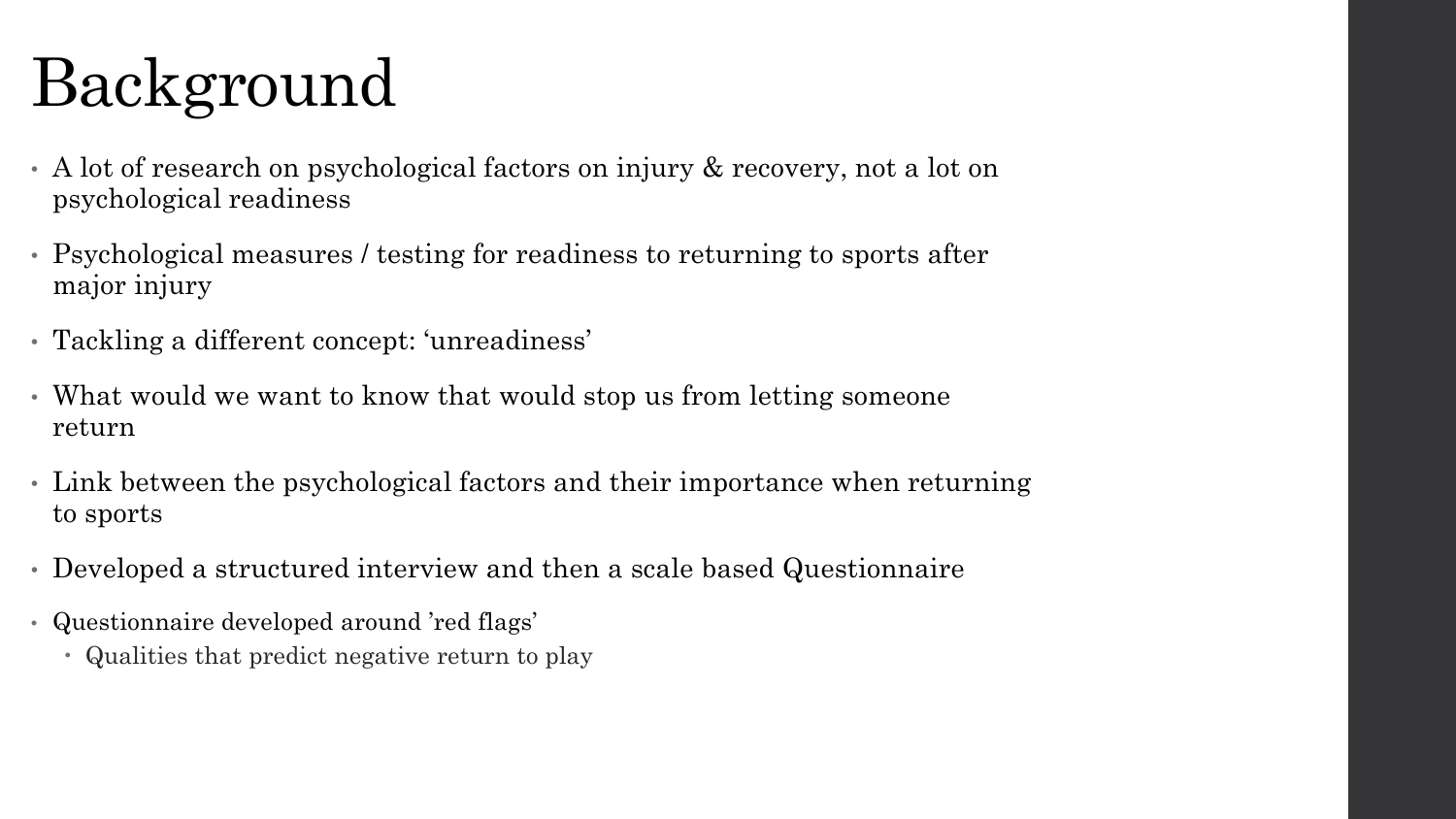## Importance and Applications

- Psychological readiness is important and not talked about enough
- Components of psychological readiness are not often explored by trainers or doctors
- All major physical injuries to athletes are also psychological injures
- Have a clinical sport psychologist can play a major role on the sports medicine team
- May be something used to alert trainers and physicians
- College and pros trend: mental health issues and psychological factors in athletes are becoming more and more acknowledged and a concern
- Psychological readiness to return to work or other activates
	- Interview and scale may be implicated for individuals with non-sports related injures (i.e. surgeries)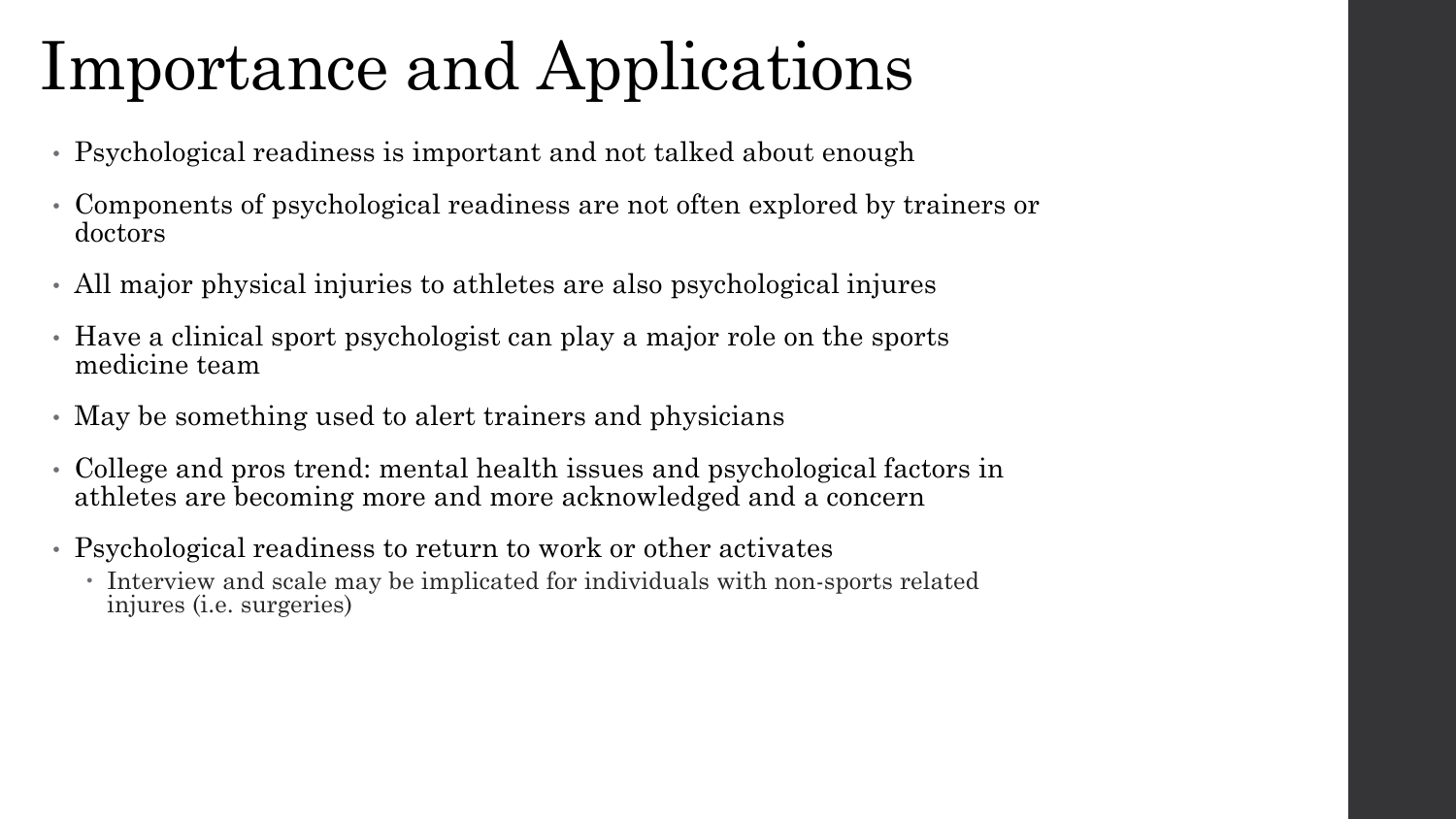#### Research & Difficulties

- Scale question example: "I feel as if I lost myself during recovery"
	- Correlated interview question: "During the recovery process, did you feel like you lost any part of yourself in regards to your identity as an athlete?"
- Major model: Podlogs et. Al Qualitative Research Study
	- Touched upon topics we developed as our 'red flags' e.g. fear, anxiety, confidence
- Rephrasing questions (reverse) & role playing
- Many factors associated with positive return to play outcomes, none with negative outcomes
- Context of adolescence (developing brain), high school, college (drinking, parties), or pros
- Athletes can easily produce 'white flags' saying they're ok
- If we find one red flag, we don't know if they are 'no-go' signs they are just areas we use to probe further into the topic and if it can become problematic

Podlog, Leslie & Heil, John & Podlog (née Schulte, Stefanie. (2014). Psychosocial Factors in Sports Injury Rehabilitation and Return to Play. Physical Medicine and Rehabilitation Clinics of North America. 10.1016/j.pmr.2014.06.011.

"cognitive and affective factors influence behavioral responses (e.g. adherance, behavioral coping, social support seeking behaviors,) which in turn impact physical and psychological social recovery outcomes" - Podlog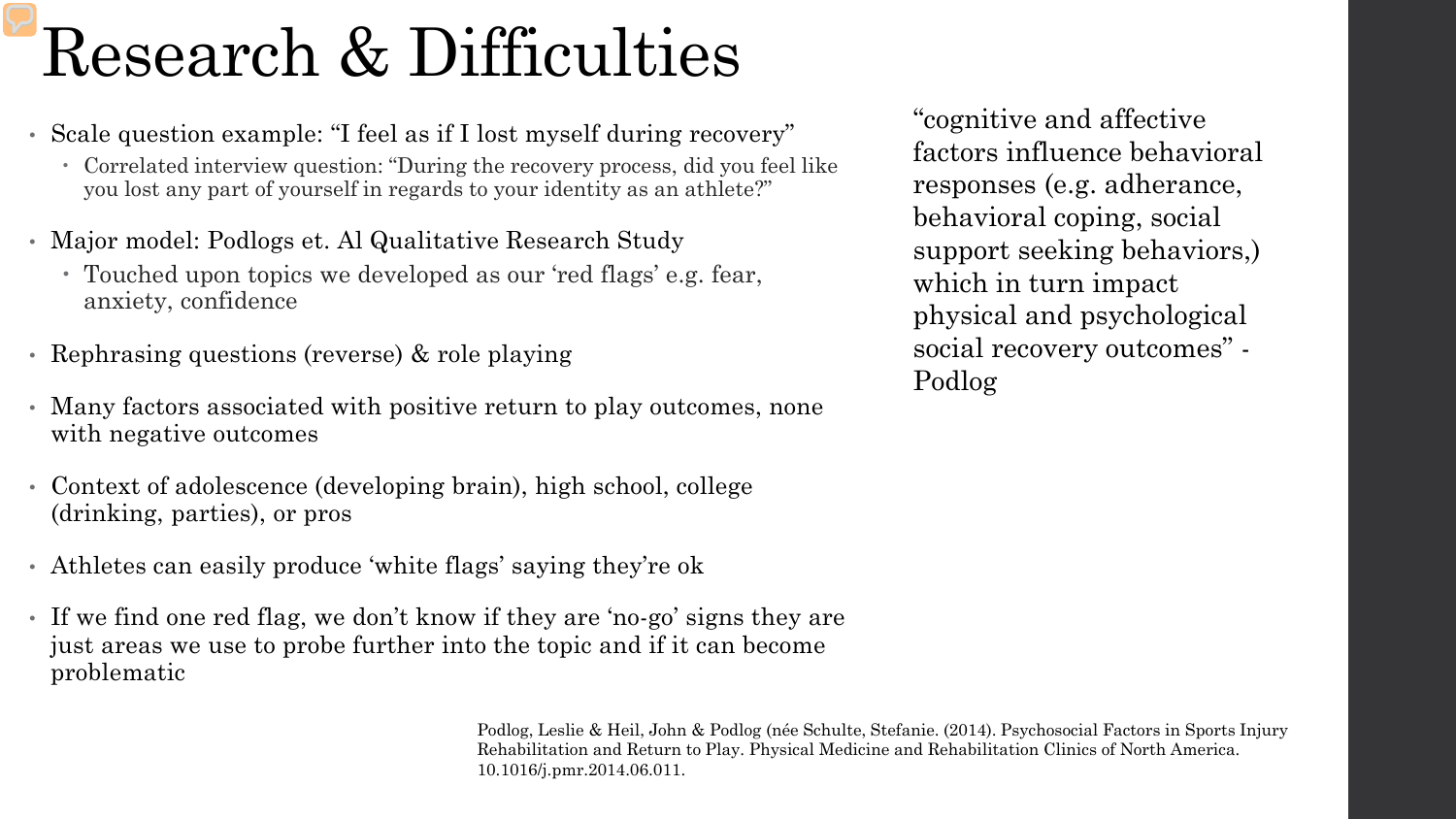#### Personal Connections

- Former D1 college athlete and have had personal experience with major injuries and recovery
- Have seen teammates mentally struggle with returning to play after a major injury
- Personal experience with a sport psychologist was extremely helpful in my recovery
- Was not asked anything like this during my rehab
- Want to help spread awareness and spark a discussion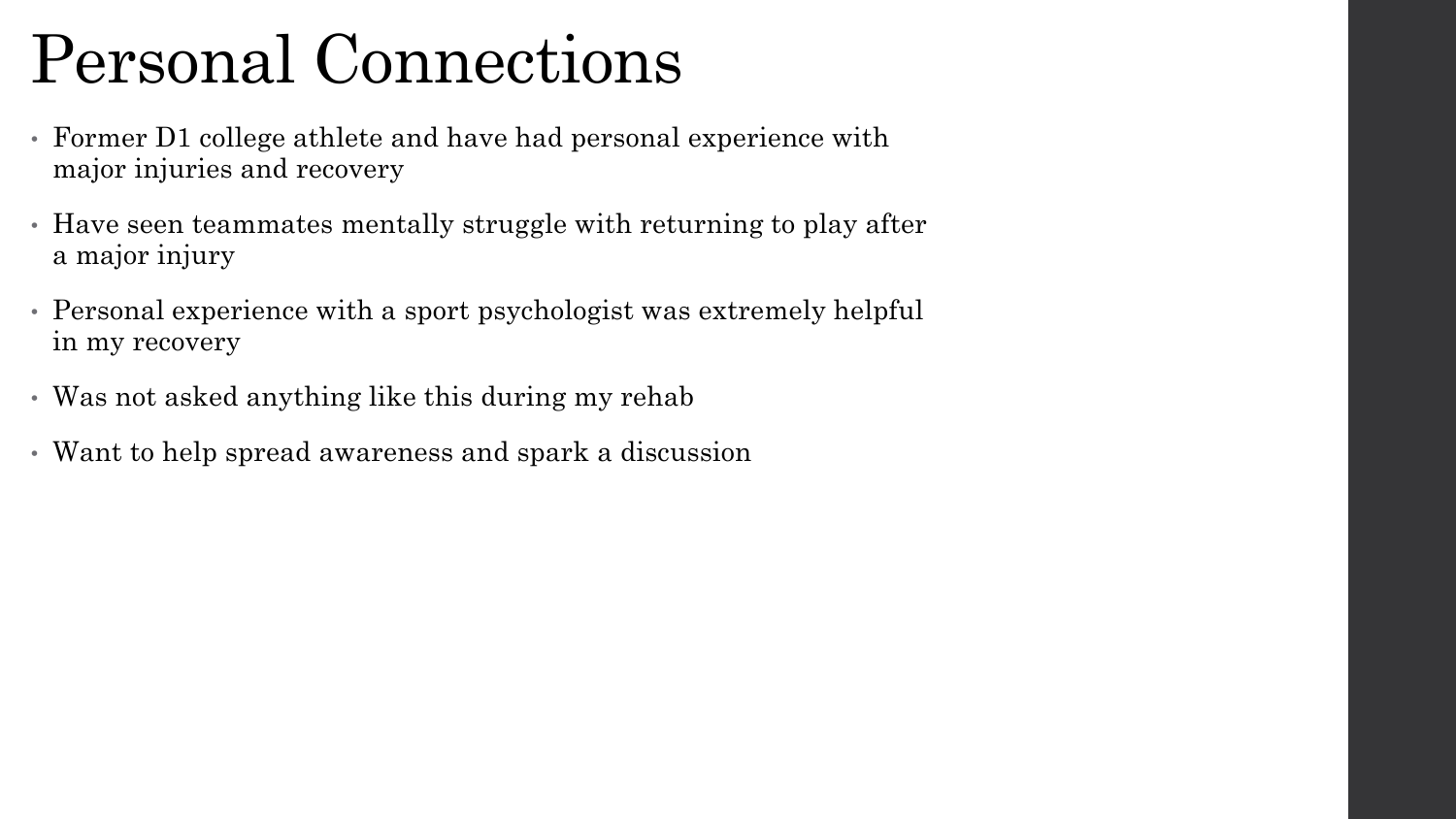### Plans For The Future

- Pilot the questionnaire to see if it has clinical or predicted value in athletes
- Using the interview on athletes to probe the importance of these issues
- Work with Dr. Coppel to produce a program to respond to the red flags
- Work in progress
	- Create different versions, tackle different aspects (culture, gender, sport)
- Explore how people respond based on their culture
	- Subcultures: Sports culture, gender influences (i.e. males more dishonest opposed to females), ethnic or cultural influences (i.e. how they perceive pain or emotional issues)